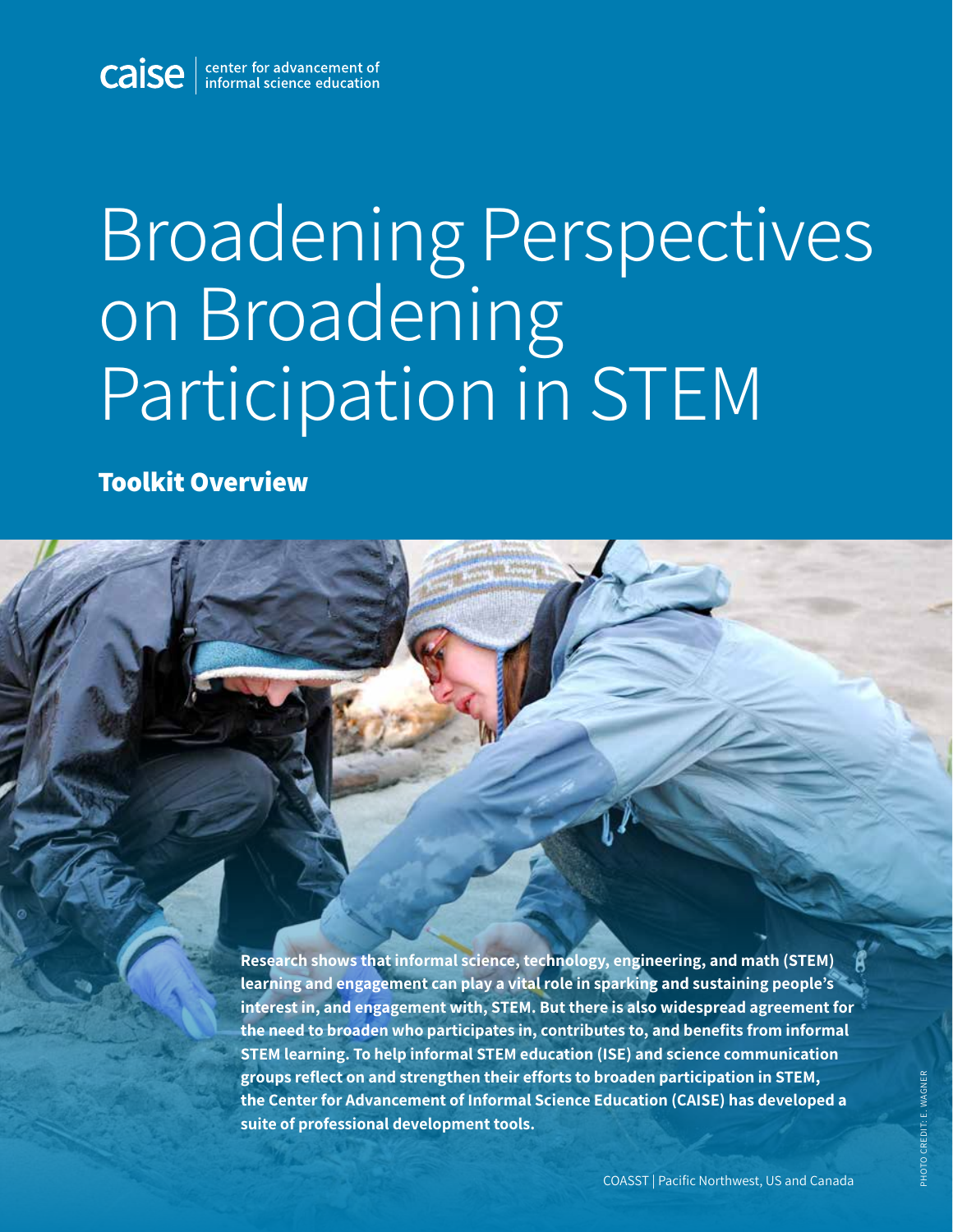## Is this for me?

If you are a staff leader or trainer who is thinking about ways to strengthen your organization's or professional audience's efforts in broadening participation, these resources can help support your work. You can use them to plan and lead reflective discussions about current practices, with an eye on developing goals, strategies, and priorities that can make ISE and science communication work more inclusive.

## What can I find here?

In this toolkit, you'll find resources that can support you and your organization's efforts in broadening STEM participation. The resources include:

- **1. A report, Broadening Perspectives on Broadening Participation in STEM**, that identifies four key foundational issues that are essential to consider for any effort to broaden participation in STEM to be successful. This synthesis draws from both research and practice. It is intended **for you**, the person leading group discussions, to read in advance of talking with your colleagues or professional audiences.
- **2. A two-page summary for stakeholders**, like a supervisor or board chair, that describes why engaging in this work is valuable for enhancing the relevance and impact of your organization in its community. It is intended **for them**, in order to gain support for your efforts.
- **3. A set of practice briefs**, each focusing on a specific topic relevant to broadening participation in STEM, that includes ideas to consider and recommendations for action. Briefs also include examples of promising public engagement programs, further reading, and links to more tools and resources. They are intended **for your staff**, colleagues, or professional audiences/trainees to read in advance of having reflective conversations about professional practices. Briefs include:
- I. Why Broaden Perspectives on Broadening Participation in STEM?
- II. What Does Learning Have to Do With Science Communication?
- III. What Does Asset-Based STEM Learning Look Like?
- IV. What Are the Cultural Norms of STEM and Why Do They Matter?
- V. What Is Considered "STEM" and Why?
- VI. How Can We Help Scientists Adopt Equity Approaches to Science Communication?
- VII. What Is a STEM Learning Ecosystem?
- VIII. How Can We Re-Think Assumptions About Parent Engagement?
- IX. How Can We Build on Existing Assets Within a Community?
- X. How Can Institutions Model Inclusion in the Workplace?
- XI. What Does Working "With" (not "For") Our Communities Look Like?
- **4. A conversation guide**, with tips and a summary of the big picture issues. It is intended for you, to help you facilitate discussions about ideas found in the report and briefs.

All items listed above can be accessed here: [informalscience.org/broadening-perspectives](http://informalscience.org/broadening-perspectives)